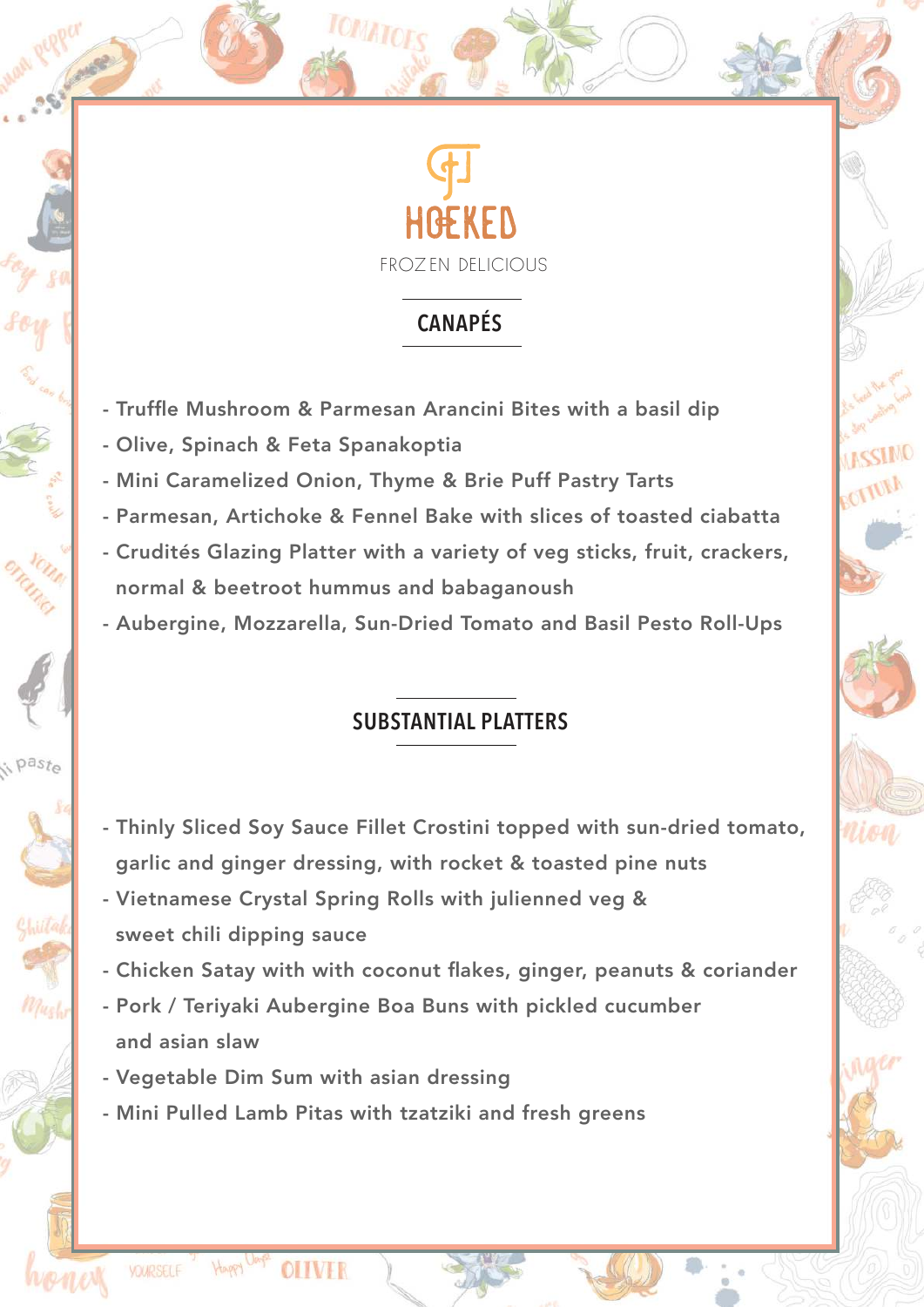### **HARVEST TABLE MENU IDEAS**

#### CHOICE OF PROTEIN

- Slow Cooked Leg of Lamb with pita breads, hummus, babagnoush and a special slaw
- Tender Fillet topped with parmesan shavings, sun-dried tomatoes, pine nuts, rocket and a soy sauce dressing
- Roasted Chicken Thigh with olives, lemon, capers and fennel
- Spiced Chicken with a Moroccan pesto, topped with pomegranate seeds and coriander
- Curried Chicken Pieces topped with mint yogurt dressing
- Seeded Chicken Schnitzel (Aubergine Schnitzel Available)
- Hot Smoked Salmon with freshly sliced lemon wedges and dill
- Pan-Fried Trout with Pine Nut Salsa

HEPPY

**OITVER** 

VOURSELF

paste

Musl

### SALADS

- Spiced Cauli & Chickpea Salad with pearl barley, sultanas, mint, parsley and tahini dressing
- Sun-dried Tomato & Olive Quinoa Salad with preserved lemon gremolata, feta and almonds
- Green Asian Salad with charred baby corn & broccoli, edamame beans, avo, sugar snap peas and a hoisin dressing
- Mexican Couscous Salad with corn, roasted butternut, jalapeños, coconut chips, toasted pumpkin seeds & a lime and coriander dressing
- Hot Charred Cherry Tomato Salad with cumin seeds, oregano on top of Greek yogurt
- Pearl Couscous Salad with basil pesto, mozzarella & tomatoes
- Roasted Red Onion & Butternut Pearl Barely Salad with halloumi, almonds, cranberries & crispy sage